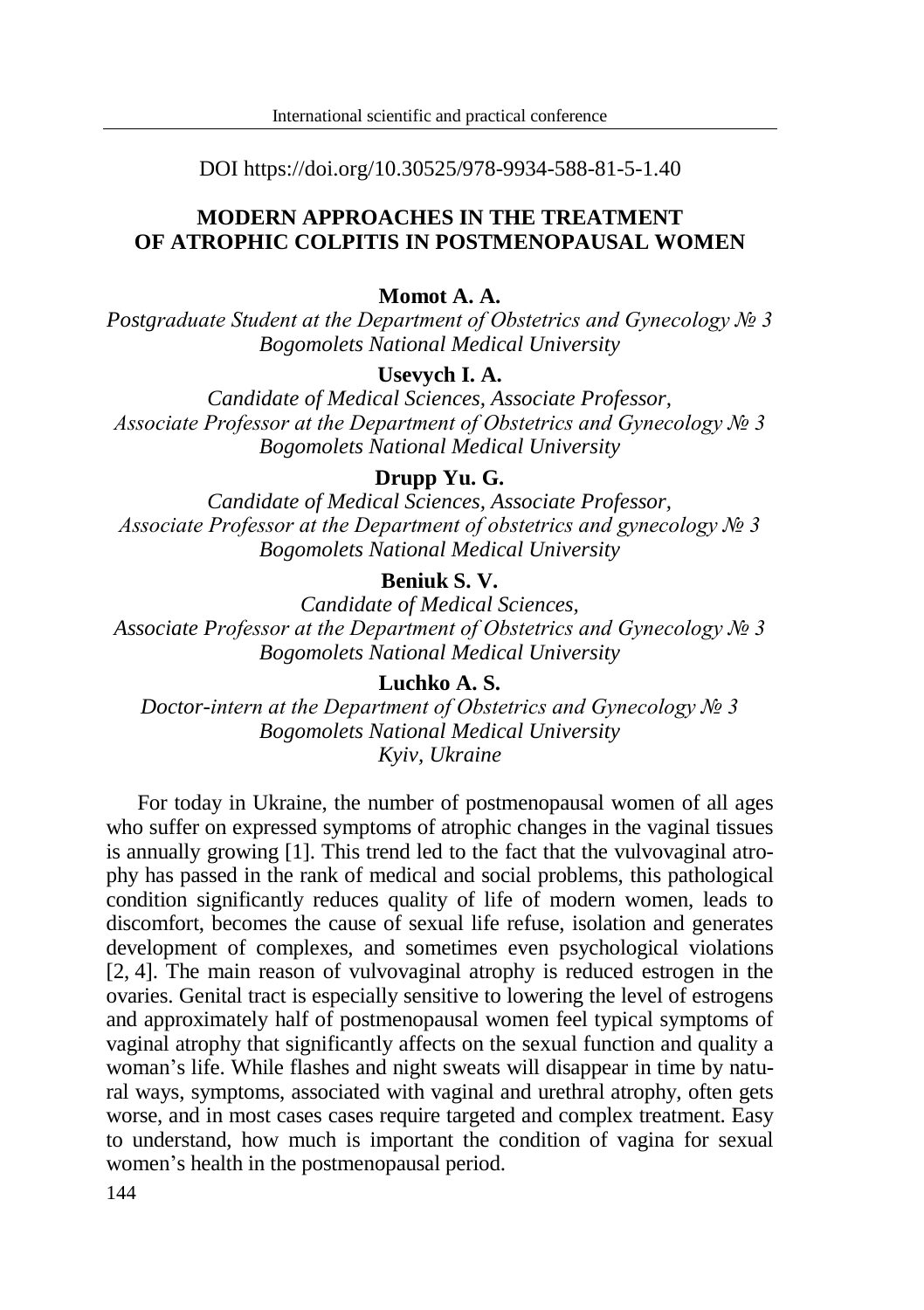One of the most effective tools of aesthetic gynecology is  $CO<sub>2</sub>$  laser technology  $[1, 3, 4]$ . In recent years, the use of a  $CO<sub>2</sub>$  laser in aesthetic gynecology has been noted for its high efficiency and positive effect on connective tissue, that focuses on tissue remodeling in response to injuries that are caused by the thermal action of the laser. The essence of this method is that due to the thermal effect that the laser emits, there is a microtrauma ("microburn") that is the trigger mechanism for triggering regenerative processes of the mucosa. As a result, collagen is actively synthesized again, blood supply improves and trophic processes are restored. Thus, the treated area becomes more tender, moistened and elastic, and the severity of vaginal atrophy decreases [1, 3].

Goal: Improving of the quality of life of postmenopausal women with atrophic changes of the vulvovaginal mucosa.

Materials and methods. We examined 55 women of postmenopausal age with atrophic vulvovaginitis, which applied to the clinic «Kyiv city maternity hospital No. 3». Were included anamnesis data, complaints of patients (dyspareunia, dryness, pain and burning), the vaginal health index and the results of the gynaecological examination. Quality of life was assessed using the SF-36 questionnaire at the beginning of the study and 8 weeks after the last treatment procedure.

Treatment was performed using  $CO<sub>2</sub>$ -fractional laser irradiation of the vagina and perineal areas, the therapy was prescribed individually and ranged from 3 to 6 procedures.

During a comprehesive gynecological examination, there was not other gynecological pathology that could cause pain during sexual intercourse revealed. The median age of the examined patients was 48.8±4.8years. According to the results of the SF-36 questionnaire before treatment, the average indicators of transformational scales were following: physical health indicators  $-5.1$ , psychological health indicators-5.0. After treatment: according to the indicators of physical health-9.1, psychological health-9.8. Women who were examined and treated noted an improvement in the quality of sexual life, reduced pain during sexual intercourse, increased sensitivity.

Conclusion:  $CO<sub>2</sub>$  laser therapy is an effective and alternative method of treatment vulvovaginal atrophy in women (for whom hormone therapy is contraindicated). After the  $CO<sub>2</sub>$  laser treatment 95% of patients reported better quality of life.

#### **References:**

1. Бенюк В.О. Сучасні аспекти використання лазерної терапії у гінекологічній практиці / В.О. Бенюк, М.С. Пучко, А.А. Момот, Л.Е. Домбровський // Здоровье женщины. 2019. № 7 (143). C. 9–13.

2. Саркисян О.Г. Нарушение взаимоотношения метаболических путей во влагалищной ткани как молекулярная основа формирования